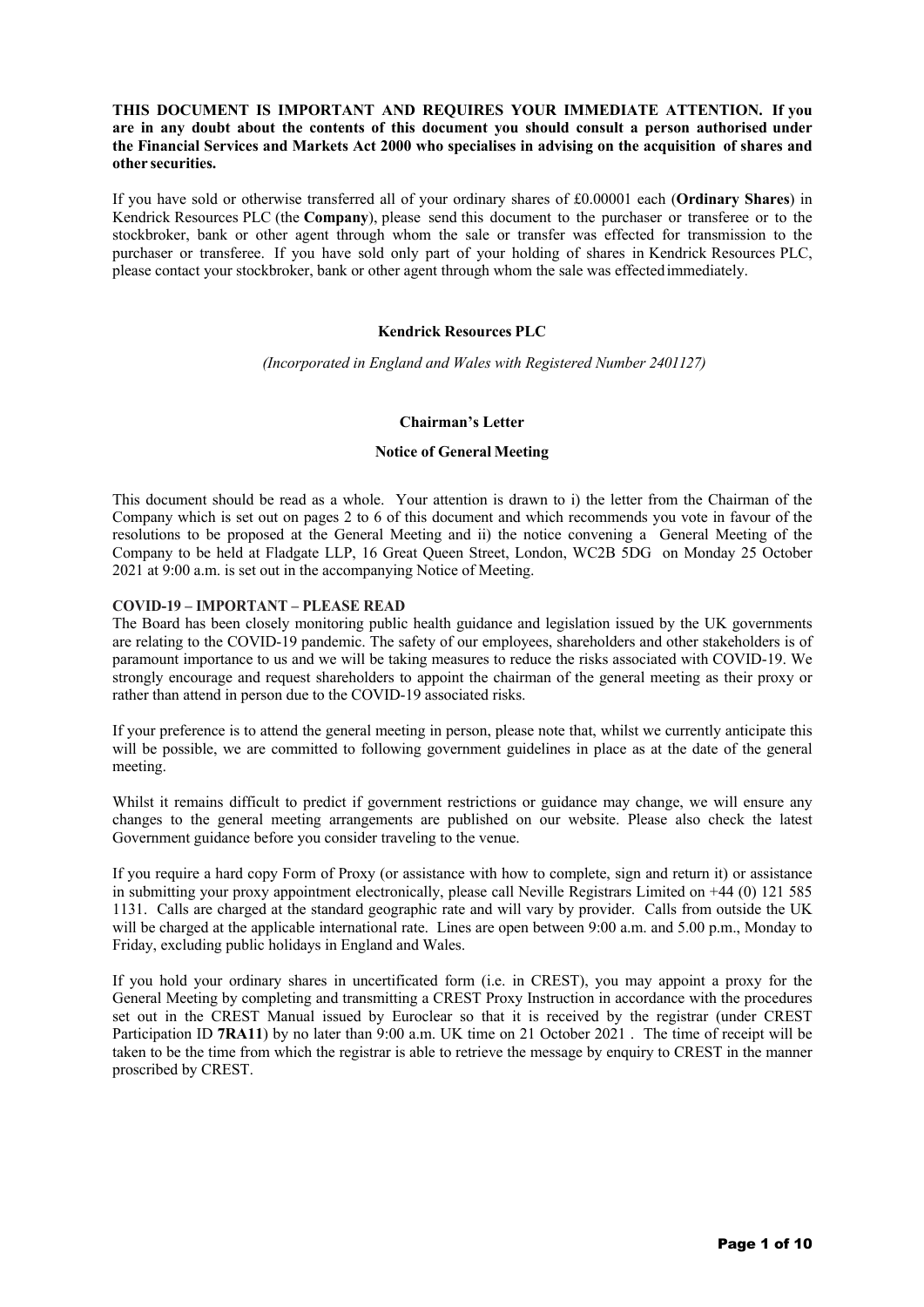## **LETTER FROM THE CHAIRMAN Kendrick Resources PLC**

*(Incorporated in England and Wales with Registered Number 2401127)*

*Directors*: Colin Bird *(Chairperson*) Kjeld Randolph Thygesen *(Non-executive director)*

*Registered Office:*  1st Floor 7-8 Kendrick Mews London SW7 3HG

8 October 2021

Dear Fellow Shareholder,

The General Meeting of the members of the Company will be held at Fladgate LLP, 16 Great Queen Street, London, WC2B 5DG on Monday 25 October 2021 at 9:00 a.m. for the purpose of considering, in accordance with section 656 of the Companies Act 2006, whether any, and if so what, steps should be taken to deal with the situation that the net assets of the Company are less than half its called-up share capital. In addition, the meeting will consider and, if thought fit, pass the following resolutions, resolutions numbered 1 to 6 inclusive will be proposed as ordinary resolutions and resolution numbers 7 and 8 will be proposed as special resolutions.

**COVID-19 IMPACT ON GM:** The GMs are important events in the Company's corporate calendar and provides an opportunity for the Company's directors to engage with shareholders. We remain committed, where possible, to ensuring that shareholders can exercise their right to vote and ask questions at the upcoming GM. However, the health and well-being of our colleagues, shareholders and the wider community in which we operate is and will continue to be of paramount importance to us We strongly encourage and request shareholders to appoint the chairman of the general meeting as their proxy rather than attend in person due to the COVID-19 associated risks.

If your preference is to attend the general meeting in person, please note that, whilst we currently anticipate this will be possible, we are committed to following government guidelines in place as at the date of the general meeting and will also be asking all attendees to adhere to the safety measures of the venue. If you plan to attend in person, please bring with you the Attendance Card that forms part of the proxy and or tick the box in the bottom righthand corner of the proxy form when you submit this to the Registrars,

**Changes to the AGM arrangements:** The Company is closely monitoring the legal and regulatory developments relating to COVID-19, including potential further measures imposed by the UK Government and advice given by the UK Government. As a result, it might be necessary to alter the arrangements for the GM, in which case a notice will be uploaded to the Company's website http://www.kendrickresources.com/

The General Meeting Circular (incorporating a Notice of General Meeting) will remain on the Company's website until at least the conclusion of the General Meeting. In the interests of the environment, please refrain from printing this document unless absolutely necessary.

**Resolution 1**: to be tabled is to receive and consider the report of the Directors and the financial statements for the period to 29 December 2020 and the report of the auditors thereon.

The value of the Company's net assets is less than half of its called-up share capital. In such circumstances, the directors are required under section 656 of the Companies Act 2006 ("the **Act**") to convene a general meeting of the company for the purpose of considering whether any, and if so what, steps should be taken with the situation. Accordingly this serious loss of capital will be discussed at the General Meeting. It is the Directors' intention to seek to acquire one or more attractive acquisition opportunities for the Company within the mining sector and to seek to raise funds and achieve a re-listing on a United Kingdom Stock Exchange (the "**Strategy**") and the Directors consider the Strategy sufficient action to be taken in relation to the serious loss of capital.

**Resolution 2**: which is to be tabled as an ordinary resolution to ratify, in support of the Strategy, the acquisition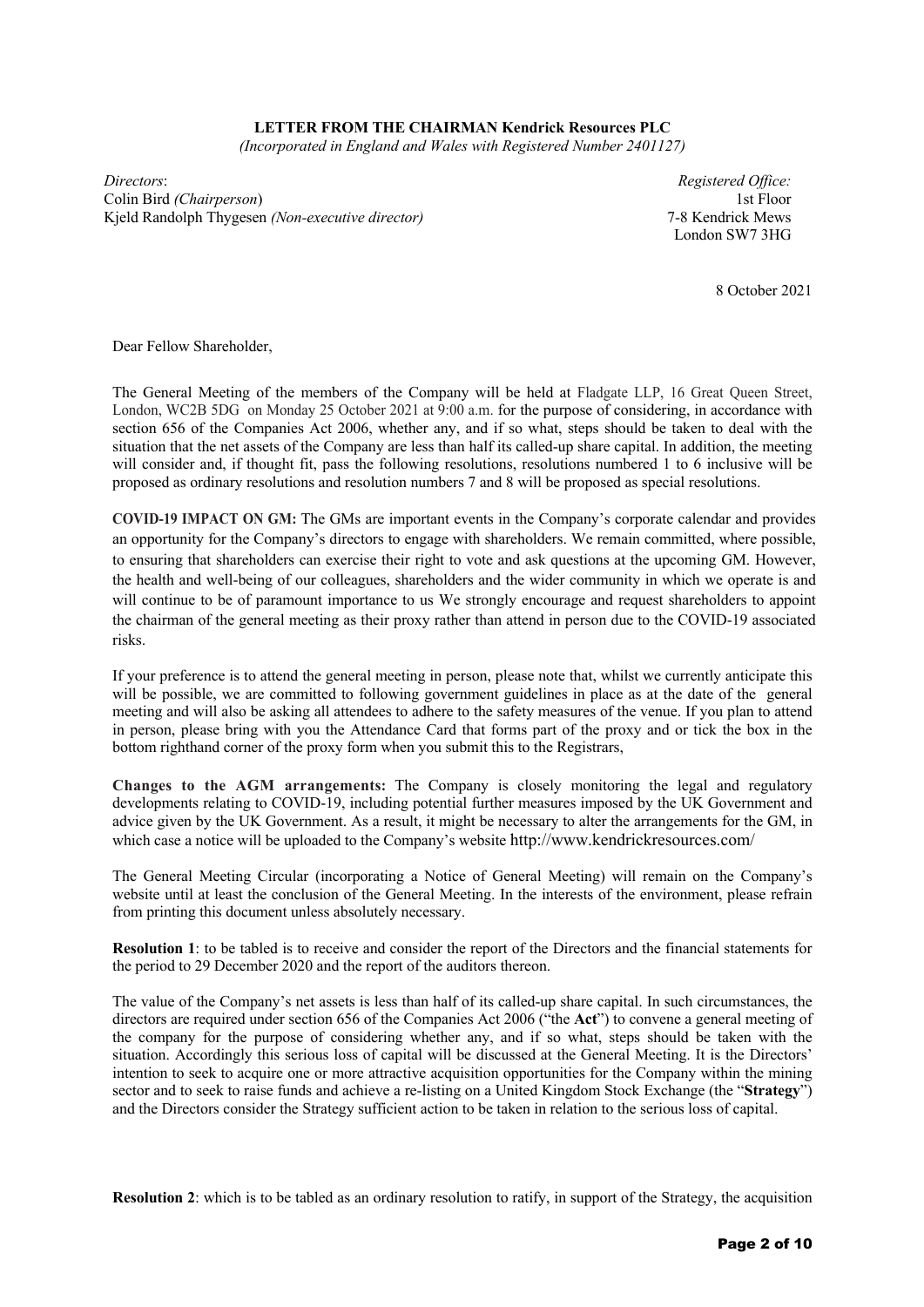by the Company of the Spin Out Projects defined below from Pursuit Minerals Ltd, pursuant to assignment agreements entered into on 20 January 2021, a summary of which is provided below (the "**Assignment Agreements**") and authorising the Directors of the Company for and on behalf of the Company to approve the signature of any document and / or taking of any action they deem necessary or appropriate in relation to effecting or facilitating the transactions contemplated by the Assignment Agreements and /or the Strategy:

- 1. the Koitelainen, Karhujupukka North and Karhujupukka South projects in Finland;
- 2. the Airijoki, Kullberget, Sumassjon, Kramsta and Simesvallen projects in Sweden; and
- 3. the Hosanger, Espedalen and Sigdal projects in Norway,

(together, the "**Spin Out Projects**").

## (see "**Additional background information on Resolutions 2 and 4**" below)

**Resolution 3**: which is to be tabled as an ordinary resolution is that Crowe U.K. LLP be appointed as auditors of the Company and to authorise the Directors to determine their remuneration.

**Resolution 4:** which is to be tabled as an ordinary resolution is that every thirty (30) issued and unissued ordinary share of £0.00001 each in the share capital of the Company ("**Existing Shares**") be consolidated into one (1) ordinary share of £0.0003 each ("**New Shares**") such New Shares having the same rights and being subject to the same restrictions, save as to nominal value, as the Existing Shares as set out in the New Articles to be adopted pursuant to resolution 8 (the "**Share Consolidation**"). (see "**Additional background information on Resolutions 2 and 4**" below)

**Resolution 5**: which is to be tabled as an ordinary resolution, and for the purposes of section 551 of the Companies Act 2006 (the "**Act**") is to generally and unconditionally authorise the Directors to exercise all the powers of the Company to allot shares in the Company and grant rights to subscribe for or to convert any security into shares in the Company (the "**Rights**") up to an aggregate maximum nominal amount of;

(a) £150,000 for the purpose of the proposed acquisition of the Spin Out Projects; and

(b) £300,000 to such persons and at such times and on such terms and conditions as the Directors think proper, such authority, unless previously revoked or varied by the Company in a General Meeting, to expire at the conclusion of the next Annual General Meeting of the Company save that the Company may, before such expiry, make offer(s) or agreement(s) which would or might require shares to be allotted or equity securities or Rights to be granted after such expiry and the Directors may allot or grant equity securities in pursuance of such offers or agreements notwithstanding that the authority conferred by this resolution has expired.

**Resolution 6:** which is to be tabled as an ordinary resolution is to approve and adopt the Proposed Incentive Schemes the principal terms of which are set out in the Appendix to the Notice of AGM. Awards under the Proposed Incentive Schemes are not intended to replace the Company's share option scheme and the Proposed Incentive Schemes, if approved, shall continue in place until the Board of the Company have put an alternative incentive scheme to the Company's shareholders which the Company's shareholders have approved.

**Resolution 7**, which is to be tabled as a special resolution, subject to and conditional upon the passing of resolution numbered 5 above, is to the empower the Directors, in accordance with section 570 of the Act, to allot equity securities (within the meaning of section 560 of the Act), wholly for cash, or non-cash consideration under the authority conferred on them by resolution number 5 above as if section 561(1) of the Act did not apply to such allotment, provided that the power conferred by the resolution shall:

i) be limited to the allotment of equity securities pursuant to the exercise of any share options issued pursuant to the Executive Share Option Scheme representing up to 10 per cent of the issued ordinary share capital of the Company from time to time; and

ii) expire on the earlier of conclusion of the next Annual General Meeting of the Company (unless renewed, varied or revoked by the Company prior to or on that date) save that the Company may, before such expiry, make offer(s) or agreement(s) which would or might require equity securities to be allotted after such expiry and the Directors may allot equity securities in pursuance of any such offers or agreements notwithstanding that the power conferred by this resolution has expired.

**Resolution 8**, which is to be tabled as a special resolution, subject to and conditional upon the passing of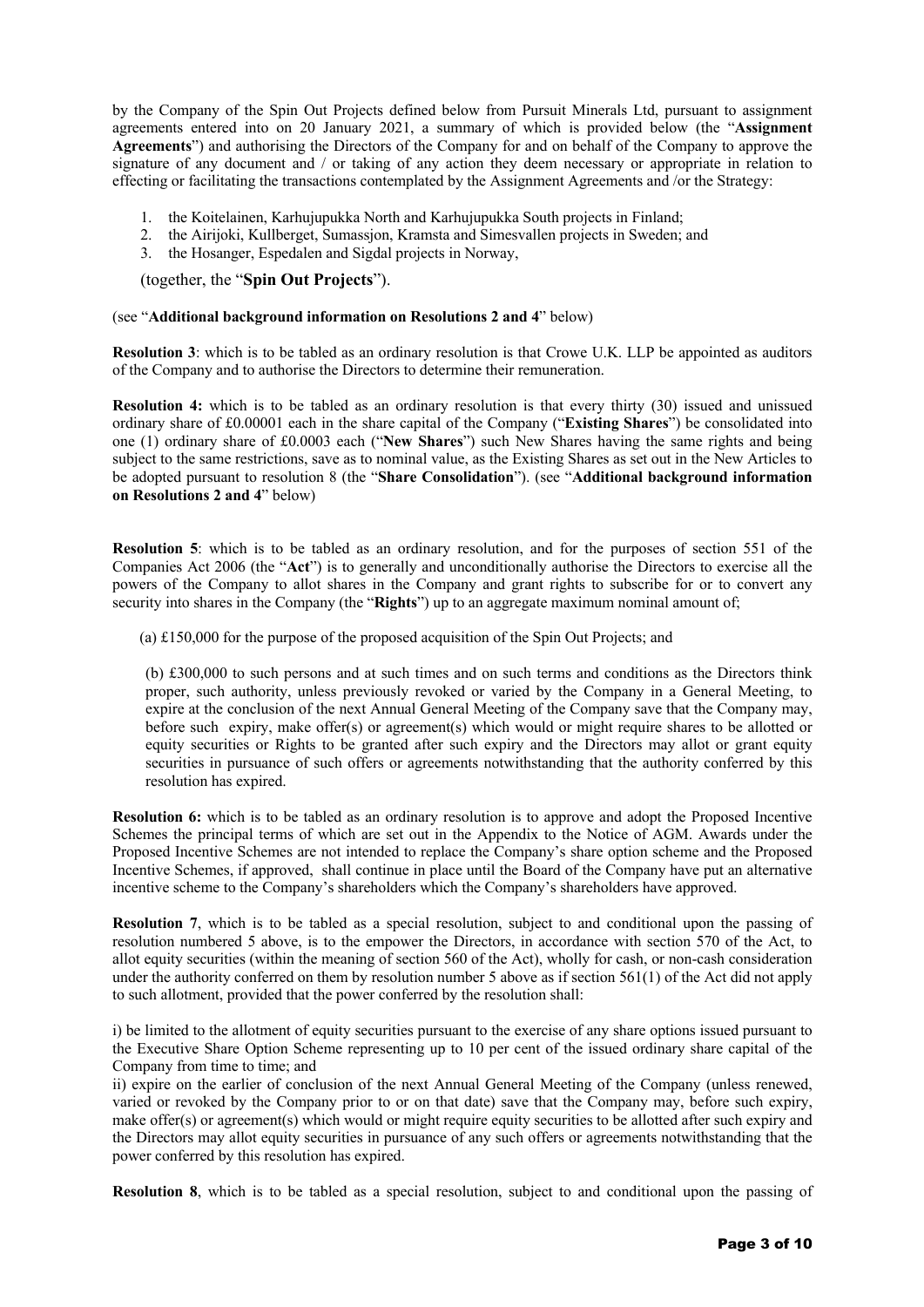resolution number 4 above, is to approve the adoption of new Articles of Association as produced to the meeting and initialled by the Chairman of the meeting for the purposes of identification, in substitution for, and to the exclusion of, the Company's existing Articles of Association.

# *Additional background information on Resolutions 2 and 4*

# *Resolution 2: Additional information on the Assignment Agreements relating to the acquisition of the Spin Out Projects by the Company*

In January 2021 the Company raised £210,000 by way of Zero Coupon One Year Convertible Loan Notes of £1 each, repayable on 30 December 2021 (the "**Repayment Date**") the instrument being approved by resolution of the Board of Directors on 30 December 2020. The Loan Notes automatically convert into Ordinary Shares in the event of a Qualifying Equity Financing which is defined to mean the Company, prior to the Repayment Date, completing an IPO or reverse takeover transaction which leads to the Company's shares being traded on a market of the London Stock Exchange ("**Automatic Conversion**"). In the event of Automatic Conversion, the conversion price is at a 40% discount to the price at which the Company issues Ordinary Shares in any Qualifying Equity Financing in the period commencing on the date of this Instrument and ending on the Repayment Date (the **"Loan Note Conversion Price**").

On 20 January 2021, the Company was assigned by Lion Mining Finance Ltd and Camden Park Trading Limited (companies controlled by Colin Bird) a conditional agreement with Pursuit Minerals Ltd listed on the ASX ("**Pursuit**") to acquire nickel and vanadium projects in Norway, Sweden and Finland (the "**Nordic Projects**") (the "**Conditional Pursuit SPA**") (the "**Initial Assignment Agreement**") . The Initial Assignment Agreement is conditional on the Company acquiring the Nordic Projects and the consideration under the Initial Assignment Agreement of £802,000 is to be settled £52,000 in cash and £750,000 to be settled by the issue of ordinary shares in the Company at the Loan Note Conversion Price.

On 20 January 2021 the Conditional Pursuit SPA was assigned to the Company by Lion Mining Finance Ltd and Pursuit (the "**Assigned Conditional Pursuit SPA**"). The Initial Assignment Agreement and the Assigned Conditional Pursuit SPA are jointly referred to as the Assignment Agreements.

The Assigned Conditional Pursuit SPA is conditional upon the Company; i) listing its shares on the London Stock Exchange (the "**Listing**") ii) raising a minimum of £1,500,000 at the Listing (the "**Minimum Fundraising at Listing**" iii) completing legal due diligence on the entities owning the Nordic Projects and on the mining titles underlying the Nordic Projects by the long stop date which was 31 March 2021 and has been extended, by letters of extension dated 26 March 2021 and 23 August 2021 to 31 October 2021 by the payment in aggregate of A\$110,000 (approx. £59,000) but can be extended up to 31 December 2021 by further payments of up to A\$125,000 (approx. £67,000) (the **"Long Stop Date**").

The consideration upon completion of the Conditional Pursuit SPA is i) A\$50,000 (approx. £27,000) which has been paid ii) £1,250,000 to be settled by the Company issuing ordinary shares in the Company at the same price as the Minimum Fundraising at Listing at completion of the Listing (the "**Pursuit Consideration Shares**") (75% of the Pursuit Consideration Shares to be initially restricted from free trading, and to be released in three tranches of 25% every six months from Listing); and deferred consideration based on two accretive value milestones being achieved;

- a) Milestone One which triggers a A\$250,000 (approx. £136,000) payment in cash, is the completion by the Company (or any successor or assignee) of a Feasibility Study, as defined by the JORC Code (2012), on any individual project area in the Nordic Projects, demonstrating an internal rate of return of not less than 25%; and
- b) Milestone Two which triggers a A\$500,000 (approx. £272,000)payment in cash is a decision to mine being made by the Company (or any successor or assignee) in respect of any project area in the Nordic Projects.

The Nordic Projects comprise vanadium projects in Sweden and Finland which are owned by Pursuit and consist of competently and comprehensively well drilled tonnages of vanadium ore, estimated at approximately 160 million tonnes. Kendrick has paid currently due 2021 licence fees and all projects are in governmental good standing. The Norwegian projects are for nickel and are under an option agreement with Eurasian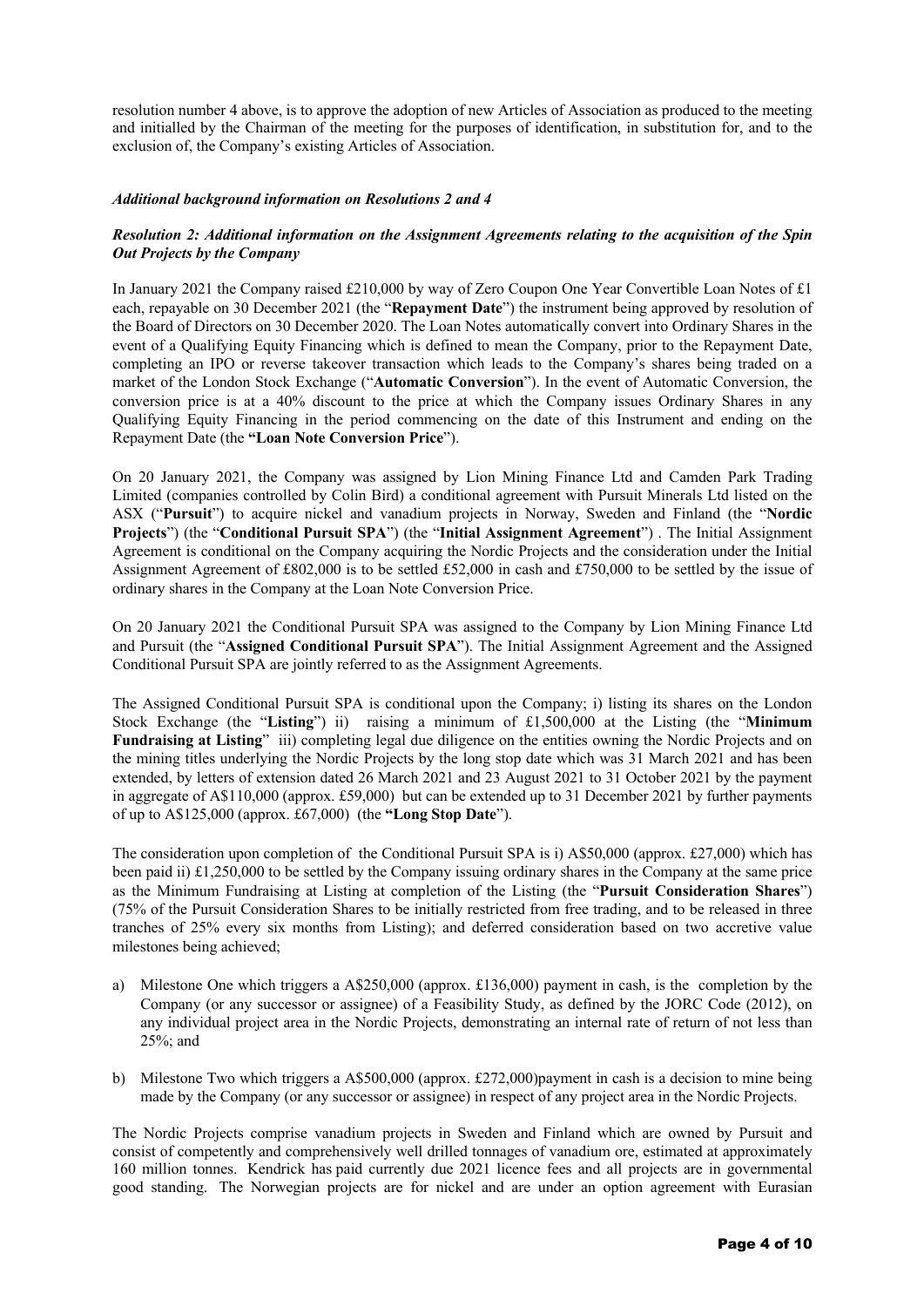Minerals Sweden AB and have been partially explored with reconnaissance programmes indicating the potential for strike extension. Certain nickel projects have not been invasively explored by Pursuit, but desk research indicates that potential for nickel discovery exists.

Nickel prices have improved over the year and the metal is expected to play a significant role in tomorrow's energy and production world.

The board firmly believe that the time of the smaller mine is returning and the Norwegian projects are very well suited both in terms of grade and tonnage to be a candidate for future nickel production

## *Resolution 4: 1 for 30 consolidation of the par value of the ordinary shares*

The Share Consolidation is being proposed so as to enable the share price for the fundraising at the time of listing to be approximately 3.5 pence per New Share.

It is proposed that the Company replace its existing Articles of Association pursuant to Resolution 8. The proposed New Articles reflect the rights attaching to the New Shares and changes recommended by the Company's lawyers consistent with the Company seeking admission to the standard segment of the London Stock Exchange. A marked version of the fully amended New Articles, showing the proposed changes will be available for inspection at the General Meeting and made available on the Company's website prior to the meeting at: http://www.kendrickresources.com/ The practical effect of the Share Consolidation, if implemented, will be that each shareholder will receive 1 New Share for 30 Existing Shares, without any change in rights (save for the increase in the par value of the New Shares). Importantly, the Share Consolidation should not affect the market value of a shareholder's aggregate holding of shares in the capital of the Company.

In order to ensure that a whole number of New Shares is created, the Company shall issue up to 30 Existing Shares to the share Registrar.

In accordance with the Articles, the Board has decided that no Shareholder will be entitled to a fraction of a New Share as a result of the Share Consolidation and where any Shareholder would otherwise be entitled to a fraction only of a New Share in respect of their holding of Existing Shares on the Record Date of the Reorganisation (a "**Fractional Shareholder**"), such fractions will, in so far as possible, be aggregated with the fractions of New Shares to which other Fractional Shareholders of the Company would be entitled so as to form full New Shares ("**Fractional Entitlement Shares**"). These Fractional Entitlement Shares will be sold by the Company for £1 and the proceeds retained for the benefit of the Company.

The provisions set out above mean that any such Fractional Shareholders will not have a resultant proportionate shareholding of New Shares exactly equal to their proportionate holding of Existing Shares, and as noted above, Shareholders with only a fractional entitlement to a New Share (i.e. those Shareholders holding a total of fewer than 30 Existing Shares at the Record Date of the Reorganisation) will cease to be a Shareholder of the Company.

### **Share Consolidation Timetable and Statistics:**

|                                                                      | mapeteu ume , uute              |
|----------------------------------------------------------------------|---------------------------------|
| Record date for the Reorganisation                                   | 6:00 p.m. on 25 October 2021    |
| Completion of Reorganisation and<br>issue of the New Ordinary Shares | 26 October 2021                 |
| Expected date for despatch of the new<br>Ordinary Share certificates | Week commencing 1 November 2021 |

**Event Expected time / date**

# **CONSOLIDATION STATISTICS**

Number of Existing Ordinary Shares in issue at the date of this document. 335,710,864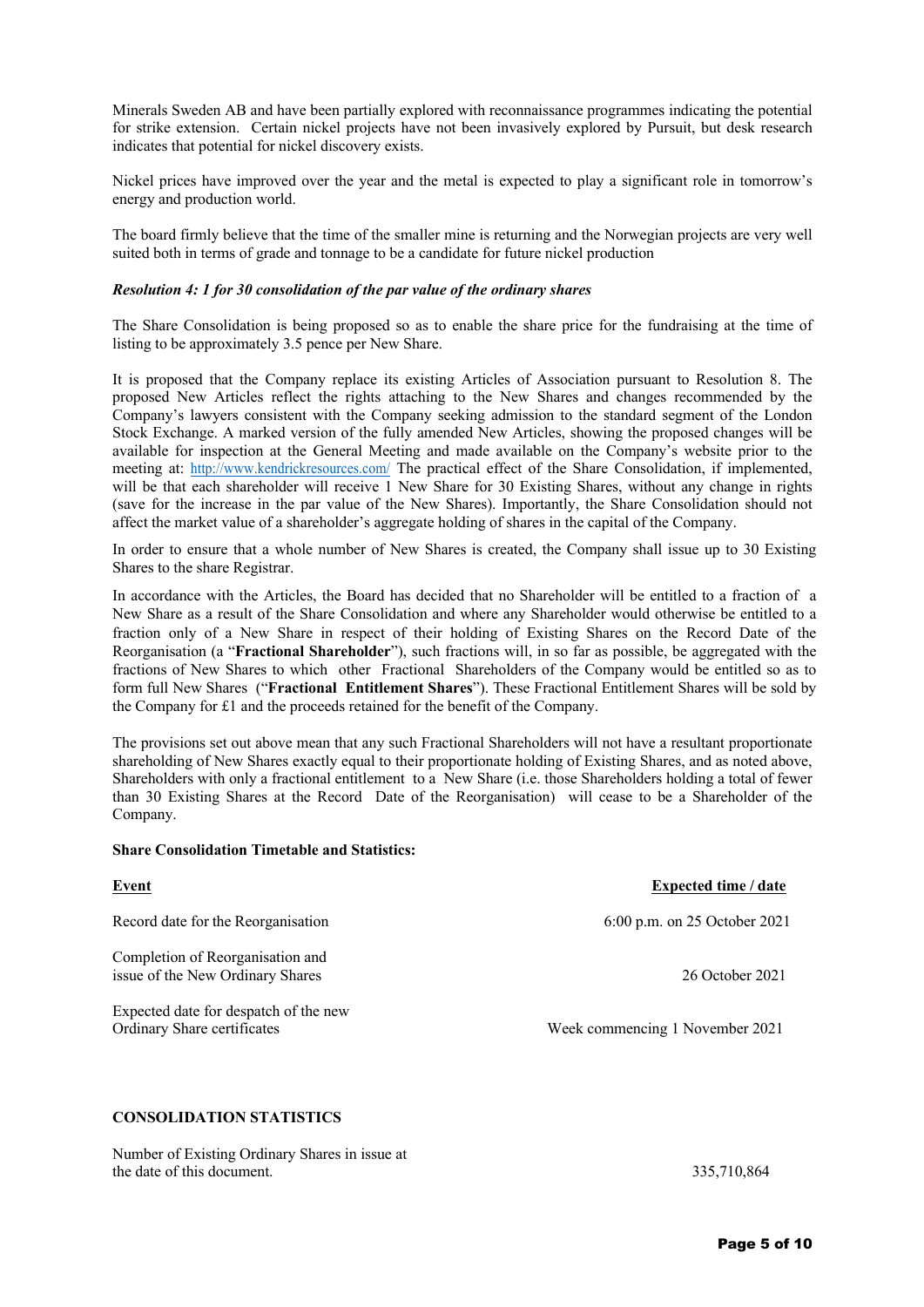Expected number of Ordinary Shares in issue as at The Reorganisation Record Date 335,710,890

Expected number of New Ordinary Shares in issue Immediately following the Reorganisation 11,190,363

Nominal share value following the Reorganisation £0.0003

## *Share Certificates and CREST Entitlements*

New Share Certificates will be issued in accordance with the foregoing Event Timetable. If you hold your Existing Ordinary Shares in uncertificated form, Euroclear UK and International Limited will be instructed to credit the CREST participant's account with New Ordinary Shares. Please note that if the Share Consolidation is approved, the Company's register of members will be updated to show your new shareholding in the new nominal value.

If you are in any doubt with regard to your current holding of Existing Shares or the number of New Shares which you will hold following implementation of the Share Consolidation, you should contact the Company's Registrars, Neville Registrars Limited on 0121 585 1131 (calls to this number will be charged at your standard network rate) or from overseas on +44 (0) 121 585 1131. Calls from outside the UK will be charged at the applicable international rates. Lines are open from 9.00 a.m. to 5.00 p.m. on business days (i.e. Monday to Friday and excluding UK public holidays). Different charges may apply to calls made from mobile telephones and calls may be recorded and randomly monitored for security and training purposes. **Please note that Neville Registrars Limited cannot provide investment advice, nor advise you on how to cast your vote on the resolutions set out in the formal Notice of General Meeting set out at the end of this document**.

Shareholders who are unable to attend the General Meeting and who wish to appoint a proxy in their place must ensure that their proxy is appointed in accordance with the provisions set out in the Notice of General Meeting by **9:00 a.m. on 21 October 2021.**

If you hold your ordinary shares in uncertificated form (i.e. in CREST), you may appoint a proxy for the General Meeting by completing and transmitting a CREST Proxy Instruction in accordance with the procedures set out in the CREST Manual issued by Euroclear so that it is received by the registrar (under CREST Participation ID 7RA11) **by no later than 9:00 a.m. UK time on 21 October 2021** . The time of receipt will be taken to be the time from which the registrar is able to retrieve the message by enquiry to CREST in the manner proscribed by CREST.

## **Recommendation**

Your Directors considers that each of the resolutions to be put to the General Meeting is in the best interests of the Company and its shareholders as a whole. Accordingly, the Directors unanimously recommend that shareholders vote in favour of each of the resolutions to be put to the General Meeting, as the directors intend to do in respect of their own shareholdings in the Company.

Yours faithfully

Colin Bird CEO and Chairperson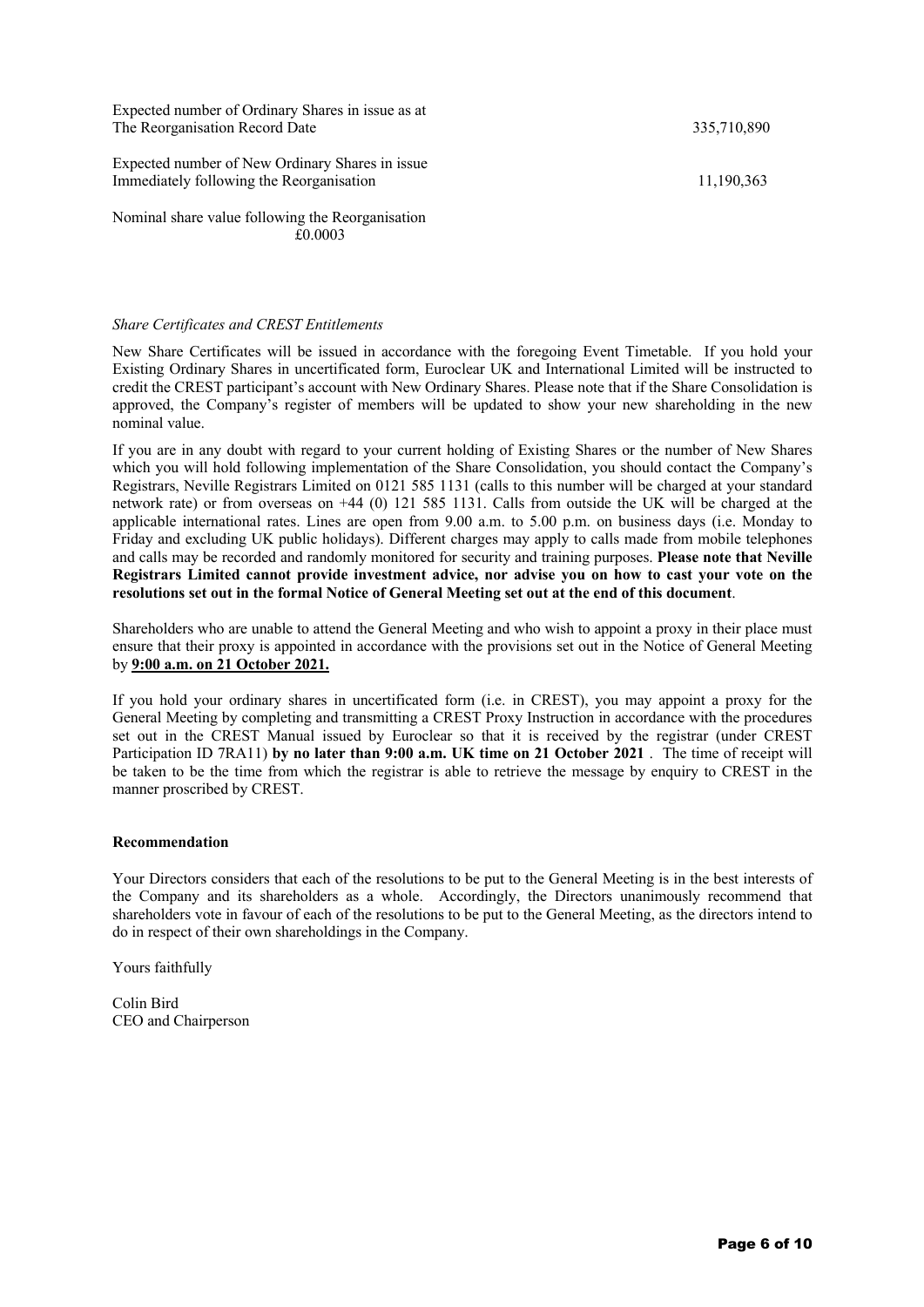## **KENDRICK RESOURCES PLC**

(Incorporated and registered in England and Wales under the Companies Act 1985 with registered number 2401127)

# **NOTICE OF GENERAL MEETING**

NOTICE IS HEREBY GIVEN that a General Meeting of the members of the Company will be held at Fladgate LLP, 16 Great Queen Street, London, WC2B 5DG at 9:00 a.m. on Monday 25 October 2021 for the purpose of considering, in accordance with section 656 of the Companies Act 2006, whether any, and if so what, steps should be taken to deal with the situation that the net assets of the Company are less than half its called-up share capital. In addition, the meeting will consider and, if thought fit, pass the following resolutions, resolutions numbered 1 to 6 inclusive will be proposed as ordinary resolutions and resolution numbers 7 and 8 will be proposed as special resolutions.

**The Board has been closely monitoring public health guidance and legislation issued by the England and Wales Government relating to the COVID-19 pandemic. The safety of our employees, Shareholders and other stakeholders are of paramount importance to us, and we will be taking measures to reduce the risks associated with COVID-19. We strongly encourage and request Shareholders to appoint the chairman of the General Meeting as their proxy rather than attend in person due the COVID-19 associated risks.**

**Attendees will be required to comply with any further instructions from the Company and UK Government guidance in force on the day of the General Meeting. You should not attend the General Meeting if you are recovering from any COVID-19 symptoms; you have come into close contact with someone who has tested positive with COVID-19 or you have returned from a country that is not on the UK Government's travel corridor list, in either case, within the 14 days preceding the date of the General Meeting.**

**The Board will continue to monitor the situation closely and may need to make further adjustments to how the General Meeting is conducted. Shareholders planning to attend the meeting should therefore check the Company's website http://www.kendrickresources.com for any update**

**Resolution 1**: To receive and consider the report of the Directors and the financial statements for the period to 29 December 2020 and the report of the auditors thereon.

Following the last annual general meeting on 4 February 2021, the directors were required under section 656 of the Companies Act 2006 (the "**Act**") to consider whether any steps should be taken to address the fact that the net assets amount to less than half of the Company's called-up share capital. It was determined that the Directors should seek to acquire one or more attractive acquisition opportunities within the mining sector and to seek to raise funds and achieve a re-listing on a United Kingdom Stock Exchange (the "**Strategy**").

**Resolution 2**: To ratify, in support of the Strategy, the acquisition by the Company of the Spin Out Projects defined below from Pursuit Minerals Ltd, pursuant to assignment agreements entered into on 20 January 2021, a summary of which is contained in the Chairman's Letter attached to this notice (the "**Assignment Agreements**") and authorising the Directors of the Company for and on behalf of the Company to approve the signature of any document and / or taking of any action they deem necessary or appropriate in relation to effecting or facilitating the transactions contemplated by the Assignment Agreements and /or the Strategy:

- 4. the Koitelainen, Karhujupukka North and Karhujupukka South projects in Finland;
- 5. the Airijoki, Kullberget, Sumassjon, Kramsta and Simesvallen projects in Sweden; and
- 6. the Hosanger, Espedalen and Sigdal projects in Norway,

(together, the "**Spin Out Projects**").

**Resolution 3:** That Crowe UK LLP be appointed as auditors of the Company and to authorise the directors to determine their remuneration.

**Resolution 4:** That every thirty (30) issued and unissued ordinary share of £0.00001 each in the share capital of the Company ("**Existing Shares**") be consolidated into one (1) ordinary share of £0.0003 each ("**New Shares**") such New Shares having the same rights and being subject to the same restrictions, save as to nominal value, as the Existing Shares as set out in the New Articles to be adopted pursuant to resolution 8 (the "**Share Consolidation**").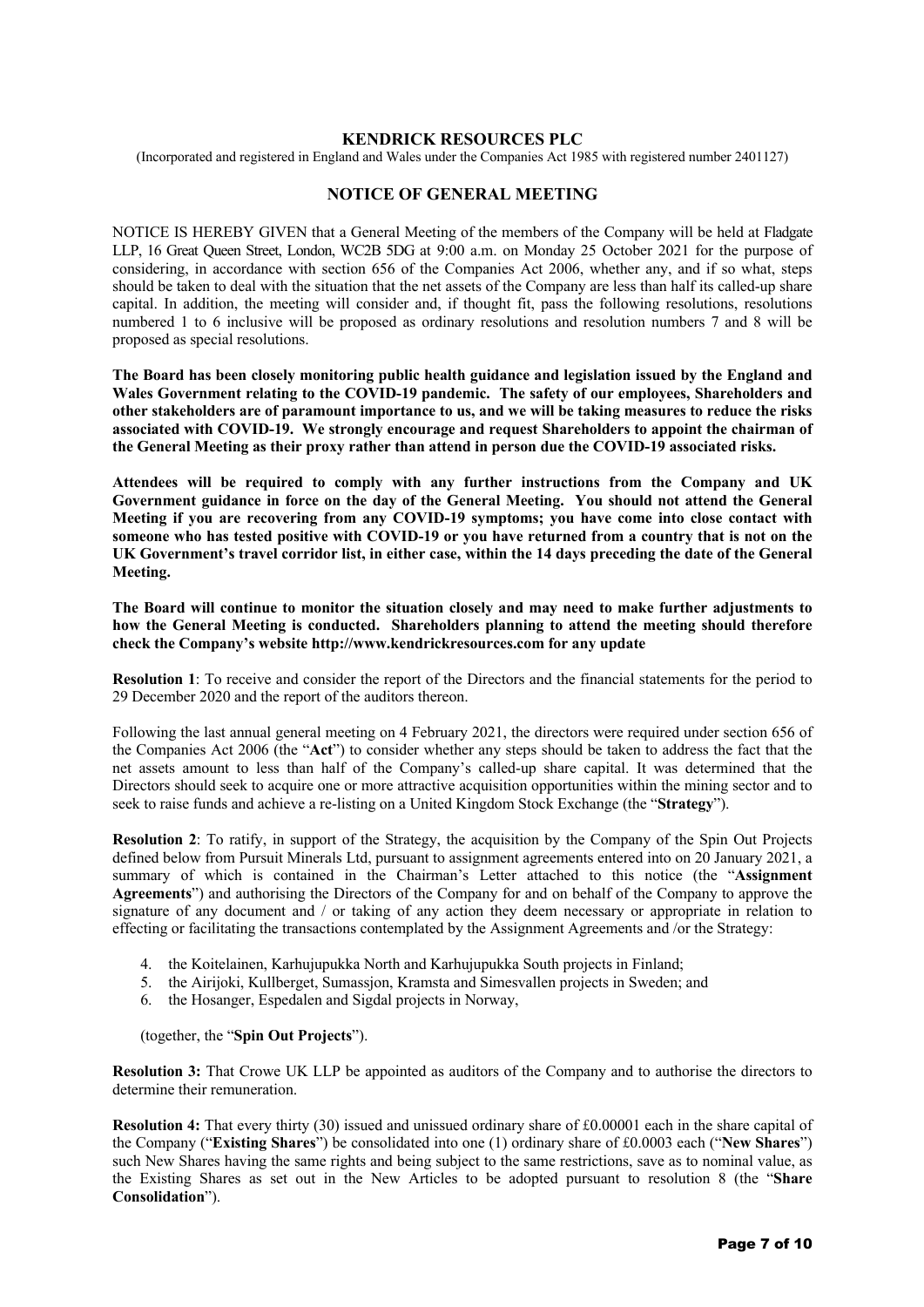**Resolution 5**: That, in accordance with section 551 of the Act, in substitution for any existing authority, the Directors be:

- **(a)** empowered to allot equity securities (as defined in section 560 of the Act) up to an aggregate nominal amount of £150,000 for the purpose of the proposed acquisition of the Spin Out Projects; and
- **(b)** generally and unconditionally authorised to allot equity securities and grant rights to subscribe for or convert any security into shares in the Company (the "**Rights**") up to an aggregate nominal amount of £300,000 to such persons and at such times and on such terms and conditions as the Directors think proper provided that,

this authority shall, unless renewed, be varied or revoked by the Company, expire on the conclusion of the next annual general meeting of the Company save that the Company may, before such expiry, make offer(s) or enter agreement(s) which would or might require shares to be allotted, equity securities or Rights to be granted after such expiry and the Directors may allot or grant equity securities in pursuance of such offers or agreements notwithstanding that the authority conferred by this resolution has expired.

**Resolution 6:** To approve and adopt the Proposed Incentive Schemes the principal terms of which are set out in the Appendix to the Notice of the General Meeting. Awards under the Proposed Incentive Schemes are not intended to replace the Company's share option scheme and the Proposed Incentive Schemes, if approved, shall continue in place until the Board of the Company have put an alternative incentive scheme to the Company's shareholders which the Company's shareholders have approved.

**Resolution 7**: That, conditional on passing Resolution 5 above, and in accordance with section 570 of the Act, the Directors be generally empowered to allot equity securities (as defined in section 560 of the Act) for cash or non-cash consideration pursuant to the authority conferred in Resolution 5, as if section 561(1) of the Act did not apply to any such allotment, provided that this power shall be limited to the allotment of equity securities up to the aggregate nominal amount set out in Resolution 5 and provided that these powers shall;

- i) be limited to the allotment of equity securities pursuant to the exercise of any share options issued by the company representing up to 10% of the issued share capital of the company from time to time; and
- ii) expire on the earlier of conclusion of the next Annual General Meeting of the Company (unless renewed, varied or revoked by the Company prior to or on that date) save that the Company may, before such expiry, make offer(s) or agreement(s) which would or might require equity securities to be allotted after such expiry and the Directors may allot equity securities in pursuance of any such offers or agreements notwithstanding that the power conferred by this resolution has expired.

**Resolution 8:** That, subject to and conditional upon the passing of resolution number 4 above, with effect from the passing of this resolution, the draft Articles of Association produced to the meeting and initialled by the Chairman of the meeting for the purposes of identification (the "**New Articles**") be adopted as the Articles of Association of the Company in substitution for, and to the exclusion of, the Company's existing Articles of Association.

By Order of the Board Colin Bird Chairman

> Registered Office: 7/8 Kendrick Mews London SW7 3HG

Date: 8 October **2021**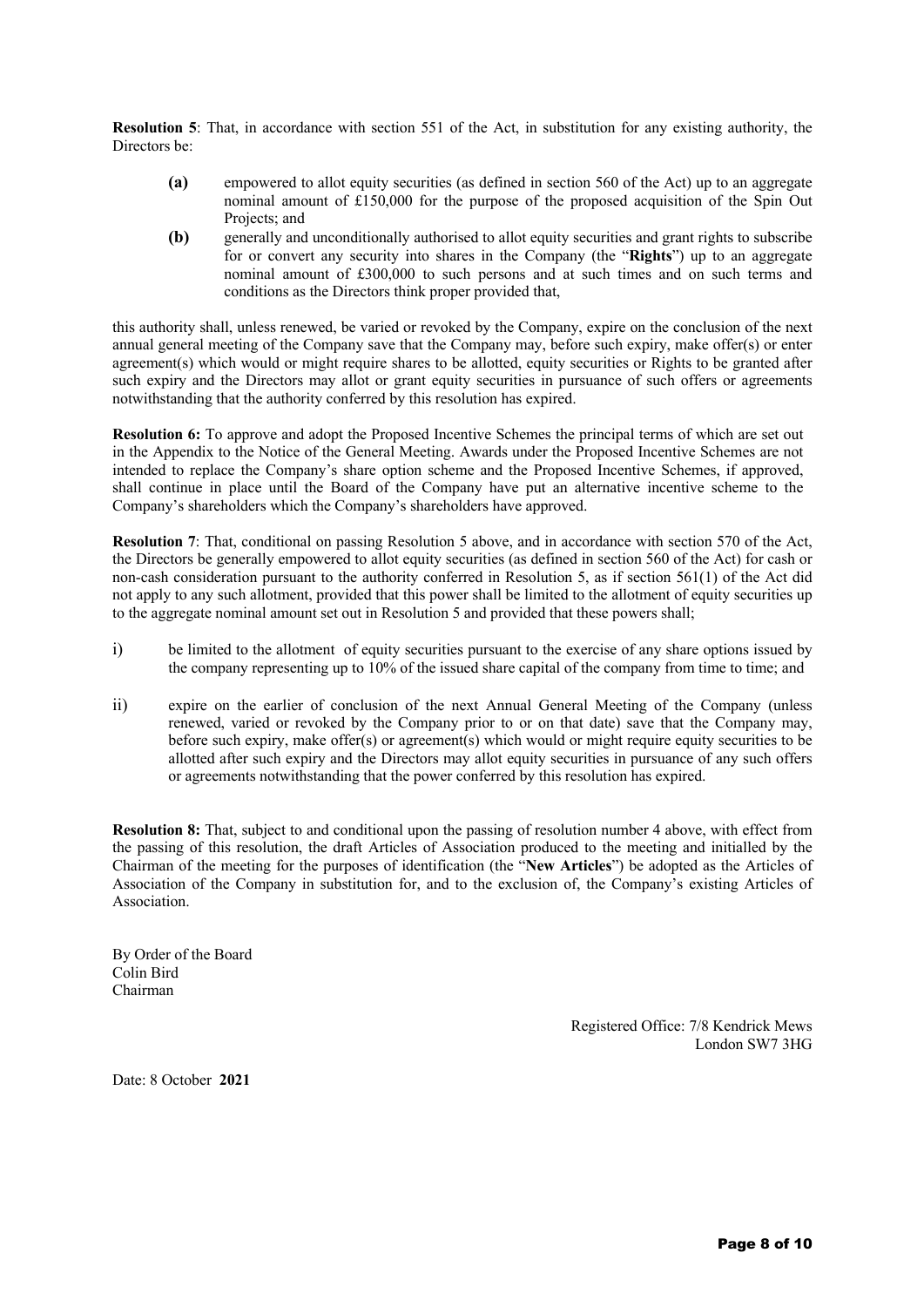### **NOTES FOR SHAREHOLDERS**

#### **ENTITLEMENT TO VOTE**

Pursuant to Regulation 41 of the Uncertificated Securities Regulations 2001 (as amended by the Companies Act 2006 (Consequential Amendments) (Uncertificated Securities) Order 2009), the Company specifies that only those Shareholders registered in the Company's register of members at 6.00 p.m. on 21 October 2021 or, if the meeting is adjourned, in the register of members at 6.00 p.m. on the second business day prior to the day of any adjourned meeting, shall be entitled to vote at this General Meeting in respect of the number of shares registered in their names at that time. Changes to entries on the register after 6.00 p.m. on 21 October 2021 or, if the meeting is adjourned, in the register of members after 6.00 p.m. on the second business day prior to the day of the adjourned meeting, will be disregarded in determining the rights of any person to vote at the meeting or at any such adjournment.

#### **CREST VOTING ARRANGEMEMTS**

If you hold your ordinary shares in uncertificated form (i.e. in CREST), you may appoint a proxy for the General Meeting by completing and transmitting a CREST Proxy Instruction in accordance with the procedures set out in the CREST Manual issued by Euroclear so that it is received by the registrar (under CREST Participation ID 7RA11) by no later than 9:00 a.m. UK time on 21 October 2021 . The time of receipt will be taken to be the time from which the registrar is able to retrieve the message by enquiry to CREST in the manner proscribed by CREST.

#### **APPOINTMENT OF PROXIES**

If you are a member of the Company at the time set out in the note above, you are entitled to appoint a proxy to exercise all or any of your rights to attend, speak and vote at the meeting and you will receive a Form of Proxy with this notice of meeting. You can only appoint a proxy using the procedures set out in these notes and the notes to the Form of Proxy.

A proxy does not need to be a member of the Company but must attend the meeting to represent you. Details of how to appoint the Chairman of the meeting or another person as your proxy using the Form of Proxy are set out in the notes to the Form of Proxy.

You may appoint more than one proxy provided each proxy is appointed to exercise rights attached to different shares. You may not appoint more than one proxy to exercise rights attached to any one share. To appoint more than one proxy, please complete the requisite number of forms of proxy and state clearly on each form the number of shares in relation to which the proxy is appointed (which, in aggregate, should not exceed the number of shares held by you). Please also indicate if the proxy instruction is one of multiple instructions being given. All forms must be signed and should be returned together in the same envelope.

A vote withheld is not a vote in law, which means that the vote will not be counted in the calculation of votes for or against the resolution. If no voting indication is given, your proxy will vote or abstain from voting at his or her discretion. Your proxy will vote (or abstain from voting) as he or she thinks fit in relation to any other matter which is put before the meeting.

### **APPOINTMENT OF PROXY USING HARD COPY FORM OF PROXY**

The notes to the Form of Proxy explain how to direct your proxy how to vote on each resolution or withhold their vote.

To appoint a proxy using the Form of Proxy, the form must be:

- completed and signed;
- sent or delivered to the Company's registrar at Neville Registrars Limited, at Neville House, Steelpark Road, Halesowen B62 8HD; and
- received by the Company's registrar no later than 9.00 a.m. on 21 October 2021.

In the case of a member which is a company, the Form of Proxy must be executed under its common seal or signed on its behalf by an officer of the company or an attorney for the company.

Any power of attorney or any other authority under which the Form of Proxy is signed (or a duly certified copy of such power or authority) must be included with the Form of Proxy.

### **APPOINTMENT OF PROXY BY JOINT MEMBERS**

In the case of joint holders, where more than one of the joint holders purports to appoint a proxy, only the appointment submitted by the most senior holder will be accepted. Seniority is determined by the order in which the names of the joint holders appear in the company's register of members in respect of the joint holding (the first-named being the most senior).

#### **CHANGING PROXY INSTRUCTIONS**

To change your proxy instructions simply submit a new proxy appointment using the methods set out above. The new proxy should be submitted no later than 48 hours (excluding non-business days) prior to the meeting. Any amended proxy appointment received after the relevant cut-off time will be disregarded. Where you have appointed a proxy using the hard-copy proxy form and would like to change the instructions using another hard-copy proxy form, please contact the Company's registrar. If you submit more than one valid proxy appointment, the appointment received last before the latest time for the receipt of proxies will take precedence.

### **TERMINATION OF PROXY APPOINTMENTS**

In order to revoke a proxy instruction you will need to inform the Company by sending a signed hard copy notice clearly stating your intention to revoke your proxy appointment to the Company's registrar. In the case of a member which is a company, the revocation notice must be executed under its common seal or signed on its behalf by an officer of the Company or an attorney for the Company. Any power of attorney or any other authority under which the revocation notice is signed (or a duly certified copy of such power or authority) must be included with the revocation notice. The revocation notice must be received by the Company's registrar no later than 9.00 a.m. on 21 October 2021. Appointment of a proxy does not preclude you from attending the meeting and voting in person. If you have appointed a proxy and attend the meeting in person, your proxy appointment will automatically be terminated.

### **CORPORATE REPRESENTATIVES**

A corporation which is a member can appoint one or more corporate representatives who may exercise, on its behalf, all its powers as a member provided that no more than one corporate representative exercises powers over the same share.

#### **ISSUED SHARES AND TOTAL VOTING RIGHTS**

As at close of business on 7 October 2021, the Company's issued share capital comprised 335,710,864 Ordinary Shares of £0.00001 each. Each Ordinary Share carries the right to one vote and therefore, the total number of shares carrying voting rights in the Company as at the close of business on 7 October 2021 is 335,710,864.